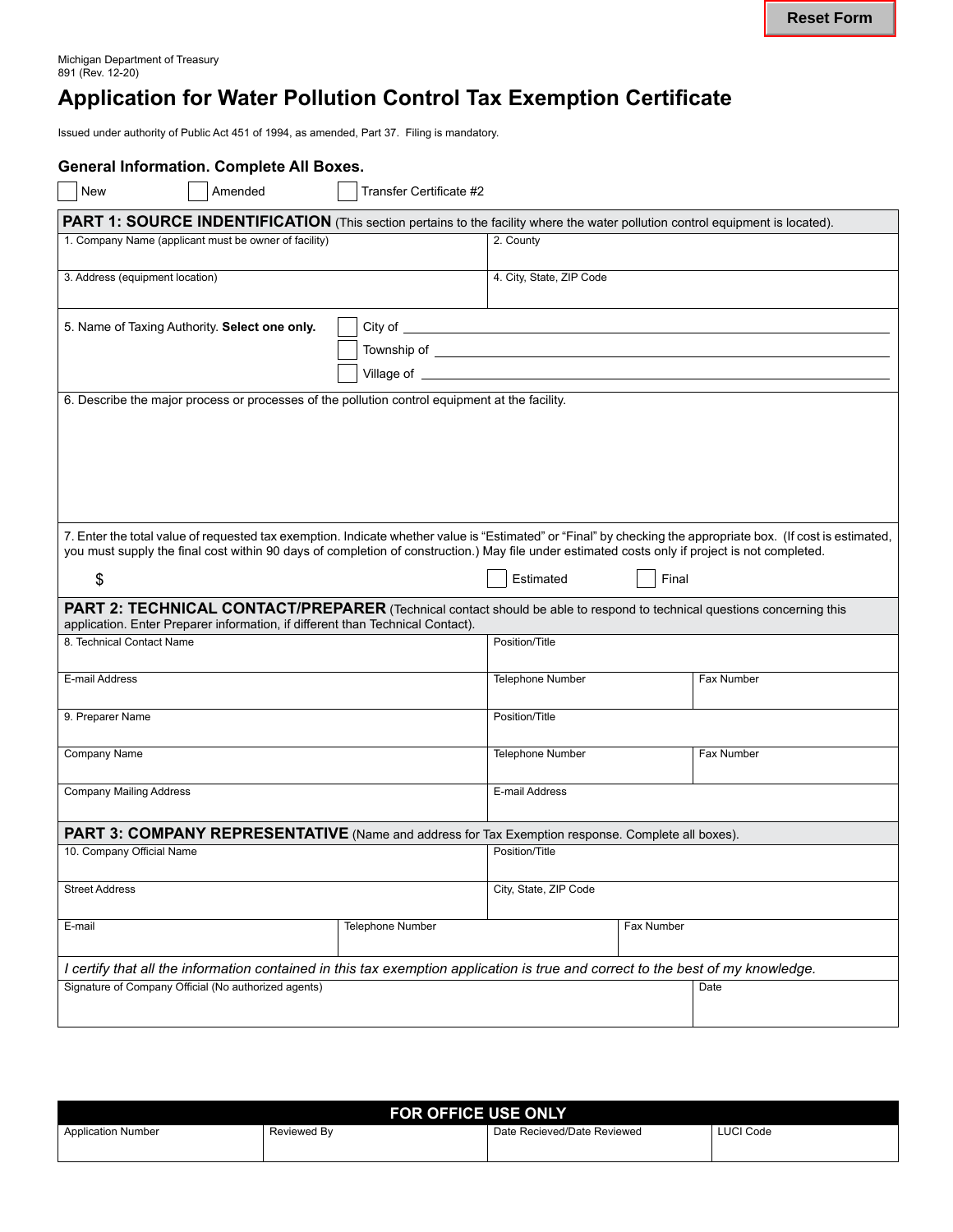## **Application for Water Pollution Control Tax Exemption Certificate**

**Water Pollution Control Equipment Description**

## **PART 4: GENERAL INFORMATION**

| 12. Beginning Date of Construction<br>13. Projected/Completion Date of Construction                                                                                                                                                                                                                                                                                                                                                                                                                     |  |  |  |  |  |
|---------------------------------------------------------------------------------------------------------------------------------------------------------------------------------------------------------------------------------------------------------------------------------------------------------------------------------------------------------------------------------------------------------------------------------------------------------------------------------------------------------|--|--|--|--|--|
| <b>PART 5: EQUIPMENT AND COST DETAILS</b> (For the equipment associated with the water pollution control that is claimed to be exempt,<br>provide a description, total cost, and the portion of the total cost being claimed as exempt for each of the items listed. If an item does not exist, indicate<br>"N/A." Provide plans and specifications of the facility as an additional attachment per Section 3702(1). Provide an itemized list of equipment totaling the<br>amount requested in box #7). |  |  |  |  |  |
| 14. Describe the water pollution control equipment. (attach additional pages if necessary. Costs must be<br>Total Cost of 14<br>separated into appropriate categories in sections 14 thru 16).                                                                                                                                                                                                                                                                                                          |  |  |  |  |  |
| Portion Claiming Tax Exempt (Provide itemized list)                                                                                                                                                                                                                                                                                                                                                                                                                                                     |  |  |  |  |  |
| Total Cost of 15<br>15. Describe the ancillary equipment (foundations, enclosures, electrical equipment,<br>wastewater storage, chemical treatment storage tanks, pumps, piping, instrumentation &<br>sludge dewatering equipment, etc.)                                                                                                                                                                                                                                                                |  |  |  |  |  |
| Portion Claiming Tax Exempt (Provide itemized list)                                                                                                                                                                                                                                                                                                                                                                                                                                                     |  |  |  |  |  |
| 16. Describe miscellaneous costs (engineering, administrative fees, etc.)<br>Total Cost of 16                                                                                                                                                                                                                                                                                                                                                                                                           |  |  |  |  |  |
| Portion Claiming Tax Exempt (Provide itemized list)                                                                                                                                                                                                                                                                                                                                                                                                                                                     |  |  |  |  |  |
| 17. Value of recovered product (must provide per Sec. 3702(2))<br>\$<br>Total of 14-16                                                                                                                                                                                                                                                                                                                                                                                                                  |  |  |  |  |  |